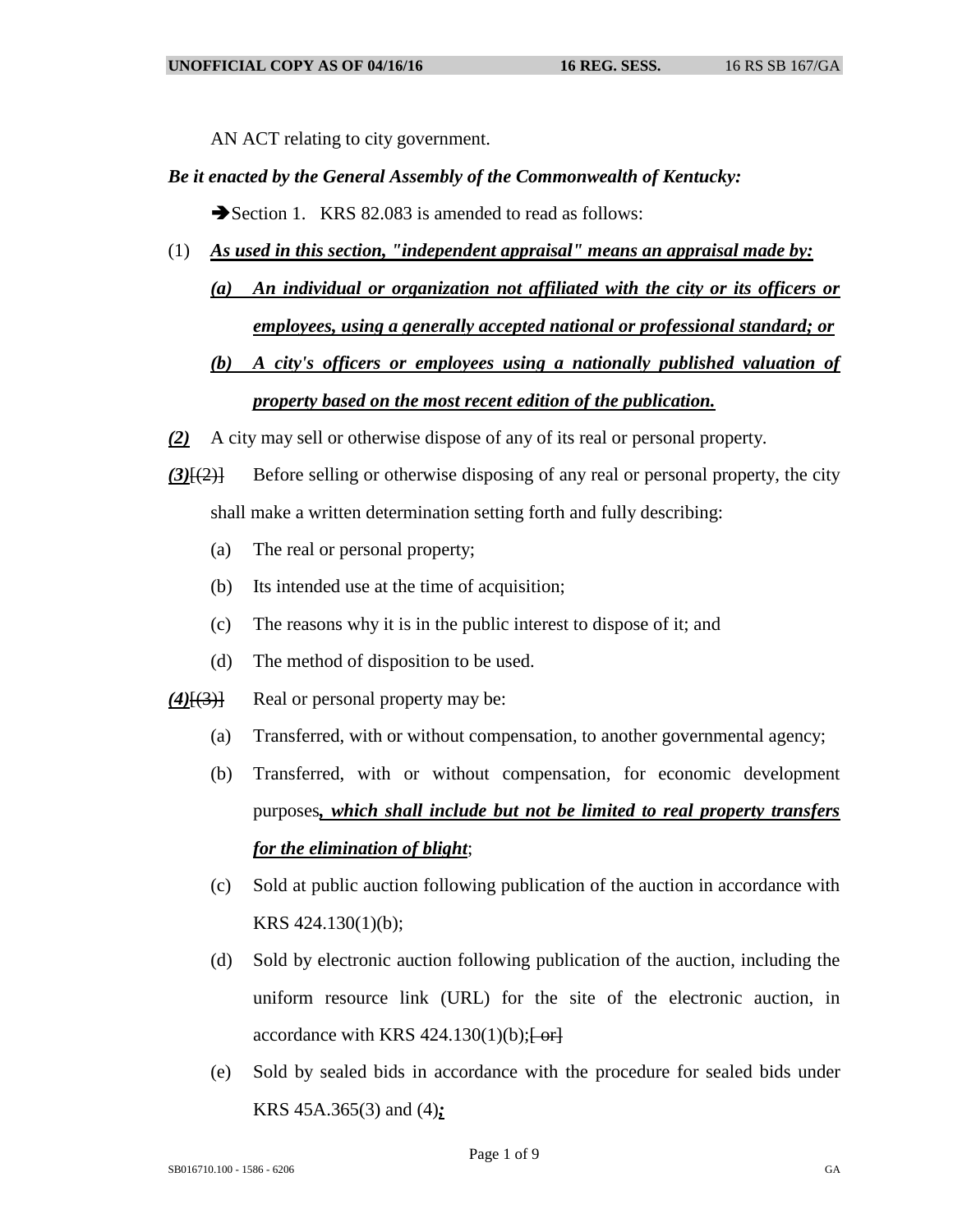- *(f) Traded towards the purchase of the same or similar type of property, if the trade-in value received equals or exceeds the actual fair market value of the property as determined using an independent appraisal as defined in subsection (1) of this section;*
- *(g) Sold for its appraised fair market value or a greater amount if the property is valued at five thousand dollars (\$5,000) or less in an independent appraisal. Property sold under this paragraph may not be sold to a city officer or employee or family member of a city officer or employee as defined in the city's ethics ordinance adopted under KRS 65.003;*
- *(h) Sold for scrap or disposed of as garbage in a manner consistent with the public interest if the property has no value, or is of nominal value as determined by an independent appraisal; or*
- *(i) Sold by the Finance and Administration Cabinet under an agreement with the city*.
- *(5)*[(4)] If a city receives no bids for the real or personal property, either at public or electronic auction or by sealed bid, the property may be disposed of, consistent with the public interest, in any manner deemed appropriate by the city. In those instances, a written description of the property, the method of disposal, and the amount of compensation, if any, shall be made.
- *(6)*[(5)] Any compensation resulting from the disposal of this real or personal property shall be transferred to the general fund of the city.

Section 2. KRS 83A.100 is amended to read as follows:

- (1) The legislative body of a city may by ordinance divide the city into *wards by either of the following methods:*
	- *(a) The city may create* the same number of wards as the number of legislative body members. Wards shall be as nearly equal in population as practicable and their boundaries shall be fixed by the ordinance*: or*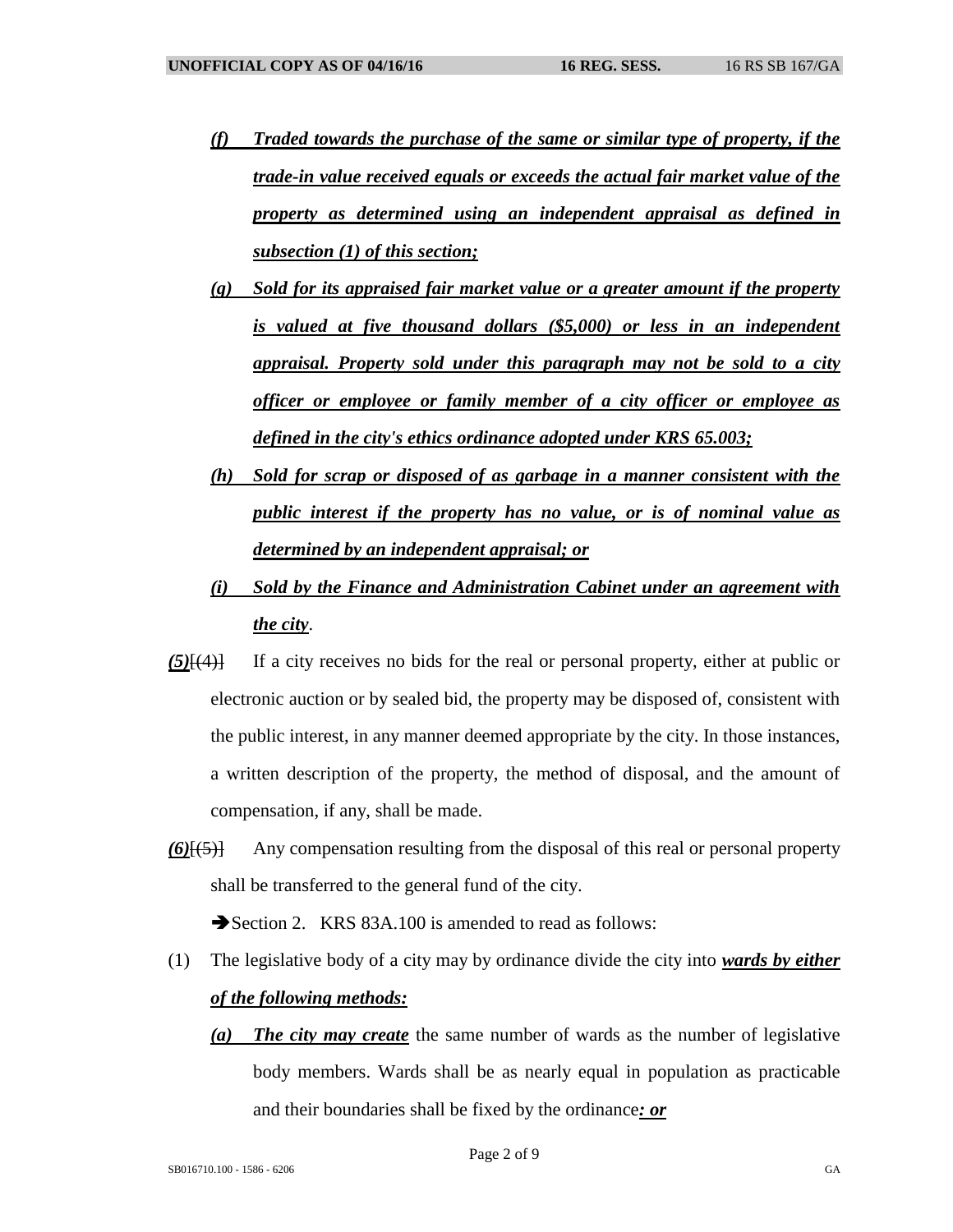- *(b) The city may establish a hybrid ward system for the conduct of its legislative body elections. A city acting under this paragraph shall provide in the ordinance that a specific number of legislative body seats shall be subject to the ward system and that a specific number of legislative body seats shall be elected at large within the entire city without representing a particular ward. The wards created under this paragraph shall be as nearly equal in population as practicable and their boundaries shall be fixed by ordinance*.
- (2) The populations of wards shall be reviewed as necessary to ensure that populations are as nearly equal as practicable, but the populations of wards shall be reviewed for equalization at least as often as each regular federal census.
- (3) Wards may be abolished by repeal of the ordinance creating them. No creation, alteration or abolition of wards shall occur within two hundred forty (240) days preceding a regular election.
- (4) If a city is divided into wards, legislative body members shall be nominated and elected in the following manner:
	- (a) Members shall be elected in the regular November election at large, but each candidate shall reside in the ward he seeks to represent and shall be elected in such a manner that each ward is equally represented on the legislative body. The names shall be presented in the election to show for which ward each candidate is seeking election and voters shall be instructed to "vote for one candidate in each ward." The candidate receiving the highest number of votes cast in each ward shall be deemed to be elected from such ward;
	- (b) Persons seeking the nomination of a political party for the office of legislative body member where a primary election is required for the political party, shall be voted upon exclusively by the eligible voters of the ward in which the person resides and seeks to represent;
	- (c) Except as provided by paragraph (d) of this subsection, persons seeking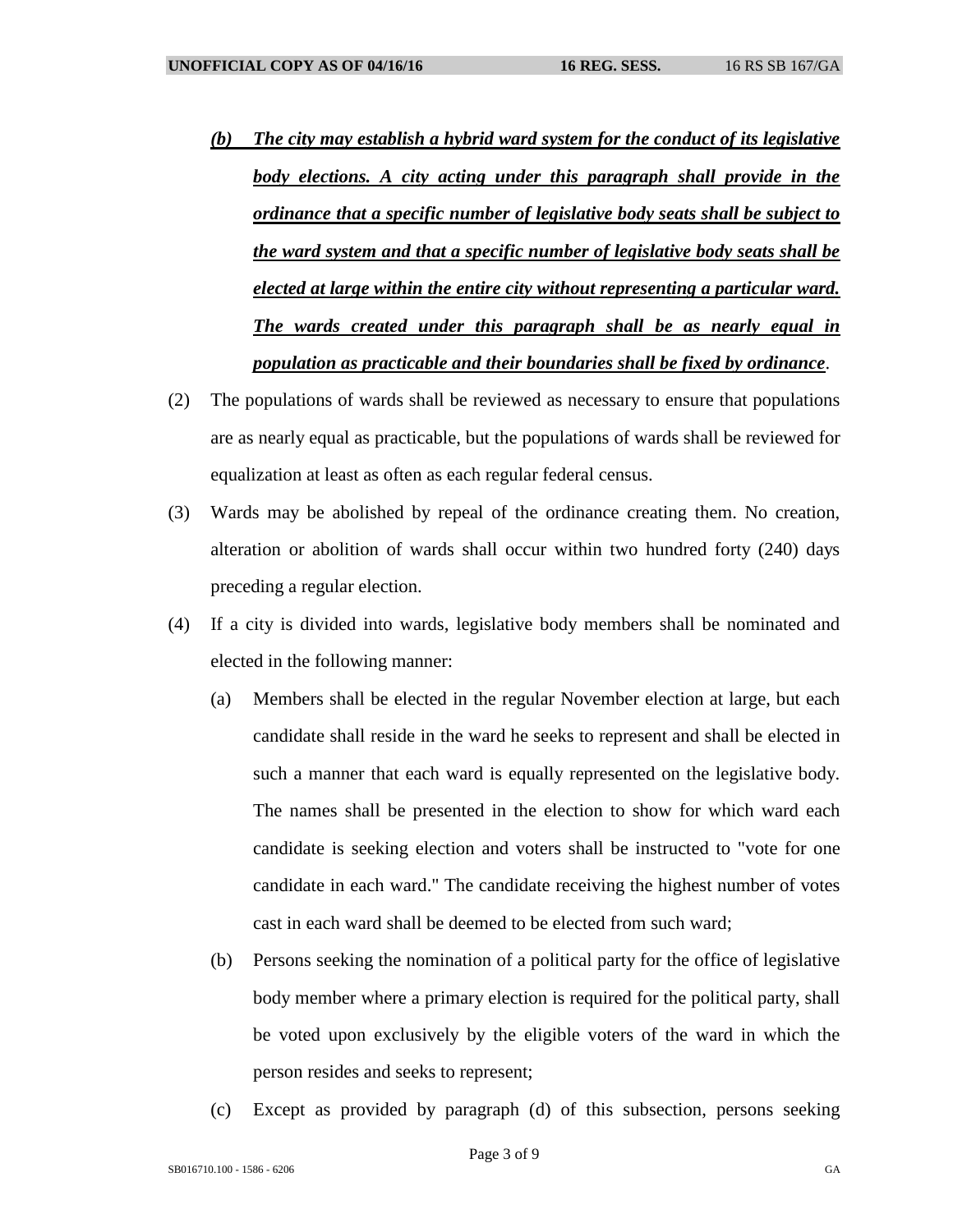nomination for the office of legislative body member in a nonpartisan election where a primary is conducted pursuant to KRS 83A.170 shall be voted upon at large by the voters of the city, and the two (2) candidates receiving the highest number of votes cast in each ward shall be deemed to be nominated from that ward; and

- (d) The city may provide specifically in the ordinance required by subsection (1) of this section that persons seeking nomination for the office of legislative body member in a nonpartisan primary conducted pursuant to KRS 83A.170 shall be voted upon exclusively by the eligible voters of the ward in which the person resides and seeks to represent. *The two (2) candidates receiving the highest number of votes cast in each ward shall be deemed to be nominated from the ward.*
- (5) Any city enacting or amending an ordinance to establish or abolish wards, modify ward boundaries, or establish the manner of elections under subsection (4) of this section shall be completed within the time specified by subsection (3) of this section, and the city shall forward a copy of the ordinance to the county clerk or county clerks of the county or counties in which the city is located.

Section 3. KRS 95.490 is amended to read as follows:

- (1) Each member of the police force in cities of the home rule class or in an urbancounty government, before entering upon the discharge of his duties, shall take an oath <del>[before the mayor]</del>to faithfully discharge the duties of his or her office. The oath shall be subscribed by the person taking it, and filed in the office of the city clerk, or in urban-county governments, the office most closely resembling such office.
- (2) The chief of police and each other member of the police force shall give such bond to the city or urban-county government, and with such surety as may be required by ordinance, conditioned that they will faithfully perform the duties of their office and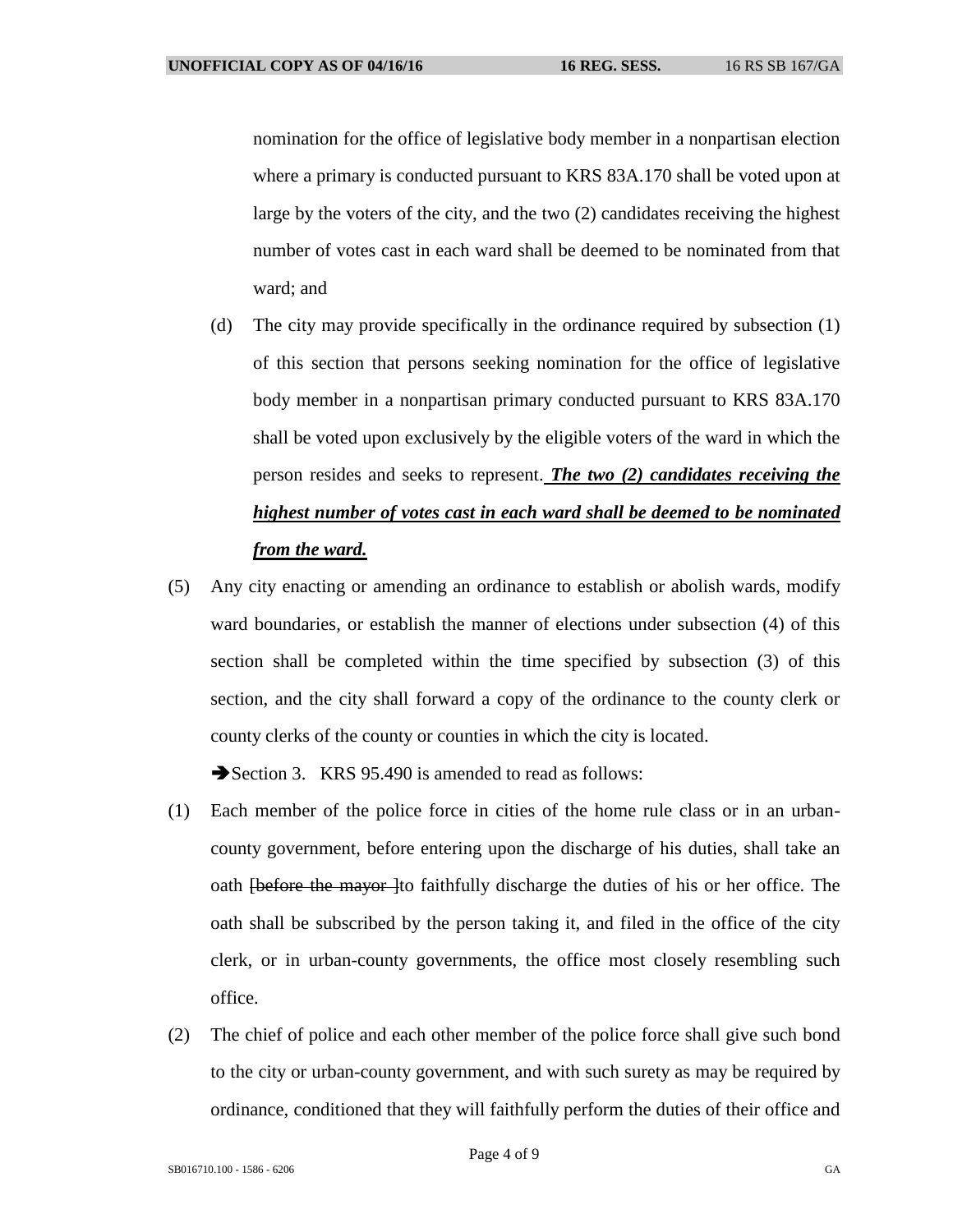pay over to the persons entitled thereto all moneys that may come into their hands. A lien shall exist on the lands of the chief of police or policemen deputized by him, and their sureties, from the time of executing bond, for all sums of money that come into their hands.

Section 4. KRS 97.630 is amended to read as follows:

- (1) Any city of the first class that has constructed a war memorial under the provisions of Chapter 23 of the Acts of 1922 shall have a memorial commission consisting of seven (7) members. Members shall be not less than twenty-five (25) years of age and shall be bona fide residents of the county in which the city is situated. Upon the expiration of the terms of the members of the commission appointed or elected under the provisions of Chapter 23 of the Acts of 1922, the remaining members of the commission shall elect members to succeed those whose terms have expired, to serve for terms of seven (7) years each, and annually thereafter members to succeed those whose terms have expired shall be elected for terms of seven (7) years each by the remaining members of the commission. Vacancies in the terms of members shall be filled by the remaining members of the commission. Members selected to fill vacancies shall serve for the unexpired term. The members of the commission shall serve without compensation, but shall be allowed their necessary expenses for travel when engaged on the business of the commission.
- (2) A city of the home rule class that has constructed a war memorial under the provisions of Chapter 128 of the Acts of 1946, may, by ordinance, have a memorial commission consisting of fifteen (15) members. Members of the commission shall be nominated and appointed by the mayor and approved by the city legislative body. Five (5) of said members shall be appointed to serve five (5) years; five (5) members shall be appointed to serve six (6) years; and five (5) members shall be appointed to serve seven (7) years. Thereafter, members to succeed those whose terms have expired shall be elected by the remaining members of the commission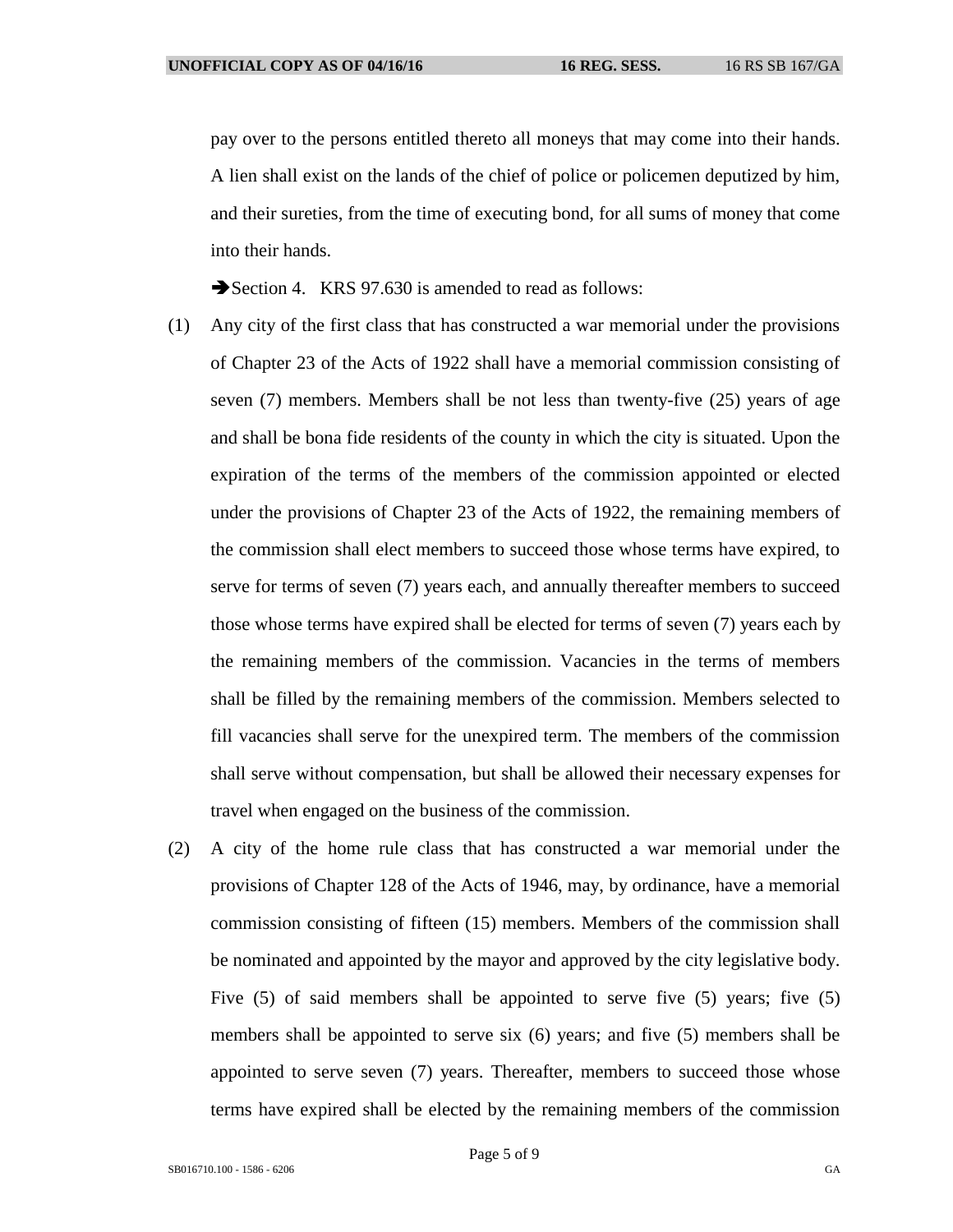for terms of three (3) years. Vacancies in the terms of members shall be filled by the remaining members of the commission. Members selected to fill vacancies shall serve for the unexpired term. The members of the commission shall serve without compensation, but shall be allowed their necessary expenses for travel when engaged in the business of the commission.

*(3) In lieu of the requirements of subsection (2) of this section, the legislative body of any city of the home rule class may enact an ordinance to establish an alternative number of members, not less than five (5), to serve on the city's war memorial commission, each for a term of three (3) years. The appointment, filling of vacancies, and compensation of members appointed pursuant to this subsection shall be governed in the same manner as provided in subsection (2) of this section. A city acting pursuant to this subsection that establishes a number of members less than are currently serving shall not require the removal of any serving member, but, upon expiration of the term, shall not fill such position, to ensure that the number of members equals that which the city has provided in the ordinance.*

Section 5. KRS 424.260 is amended to read as follows:

- (1) Except where a statute specifically fixes a larger sum as the minimum for a requirement of advertisement for bids, no city, county, or district, or board or commission of a city or county, or sheriff or county clerk, may make a contract, lease, or other agreement for materials, supplies except perishable meat, fish, and vegetables, equipment, or for contractual services other than professional, involving an expenditure of more than twenty thousand dollars (\$20,000) without first making newspaper advertisement for bids. *This subsection shall not apply to the transfer of property between governmental agencies as authorized in Section 1(4)(a) of this Act.*
- (2) If the fiscal court requires that the sheriff or county clerk advertise for bids on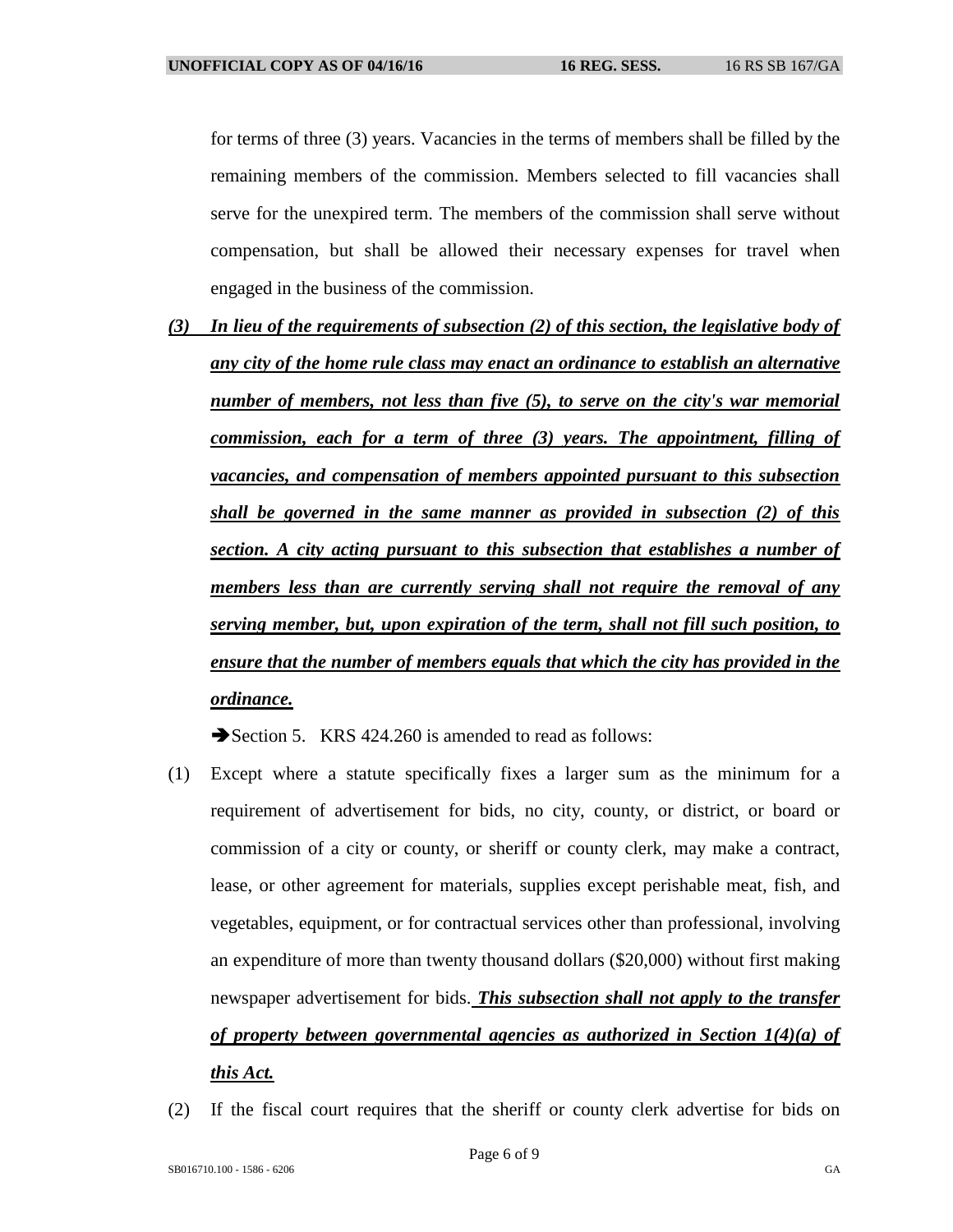expenditures of less than twenty thousand dollars (\$20,000), the fiscal court requirement shall prevail.

- (3) (a) Nothing in this statute shall limit or restrict the ability of a local school district to acquire supplies and equipment outside of the bidding procedure if those supplies and equipment meet the specifications of the contracts awarded by the Office of Material and Procurement Services in the Office of the Controller within the Finance and Administration Cabinet or a federal, local, or cooperative agency and are available for purchase elsewhere at a lower price. A board of education may purchase those supplies and equipment without advertising for bids if, prior to making the purchases, the board of education obtains certification from the district's finance or purchasing officer that the items to be purchased meet the standards and specifications fixed by state price contract, federal (GSA) price contract, or the bid of another school district whose bid specifications allow other districts to utilize their bids, and that the sales price is lower than that established by the various price contract agreements or available through the bid of another school district whose bid specifications would allow the district to utilize their bid.
	- (b) The procedures set forth in paragraph (a) of this subsection shall not be available to the district for any specific item once the bidding procedure has been initiated by an invitation to bid and a publication of specifications for that specific item has been published. In the event that all bids are rejected, the district may again avail itself of the provisions of paragraph (a) of this subsection.
- (4) This requirement shall not apply in an emergency if the chief executive officer of the city, county, or district has duly certified that an emergency exists, and has filed a copy of the certificate with the chief financial officer of the city, county, or district, or if the sheriff or the county clerk has certified that an emergency exists,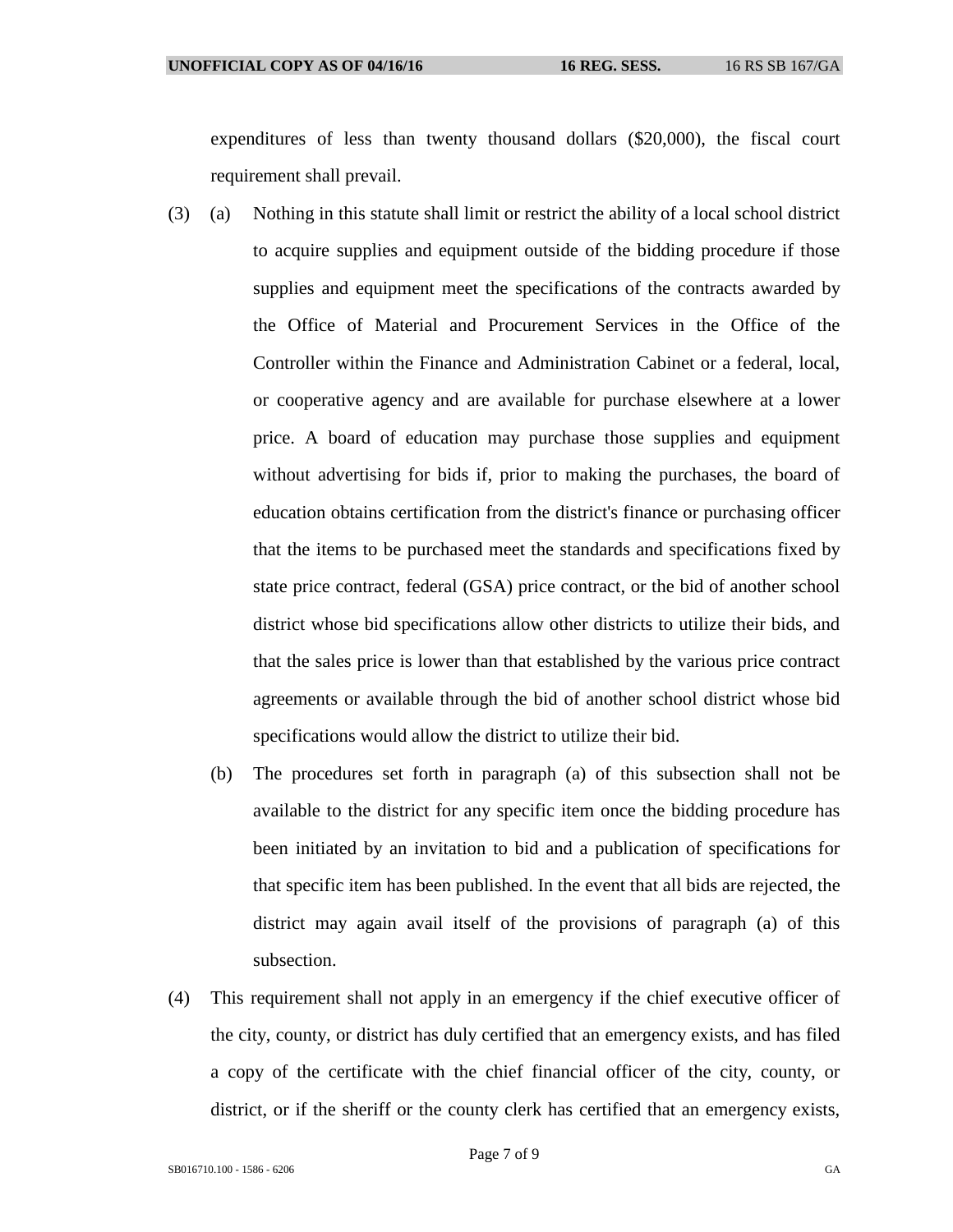and has filed a copy of the certificate with the clerk of the court where his necessary office expenses are fixed pursuant to KRS 64.345 or 64.530, or if the superintendent of the board of education has duly certified that an emergency exists, and has filed a copy of the certificate with the chief state school officer.

(5) The provisions of subsection (1) of this section shall not apply for the purchase of wholesale electric power for resale to the ultimate customers of a municipal utility organized under KRS 96.550 to 96.900.

Section 6. KRS 424.280 is amended to read as follows:

Every officer whose duty it is to collect any ad valorem tax for the state or for any political subdivision of the state shall cause notice of the due date of the tax to be advertised by newspaper publication, and shall not be given a quietus for the taxes collected unless he submits proof of such publication. *Publication of the ordinance passed by a city adopting the rate of the ad valorem tax levy shall be deemed to satisfy the requirements of this section if the due date of the tax is published as a component of the ordinance levying the tax.*

Section 7. KRS 381.697 is amended to read as follows:

- (1) Every cemetery in Kentucky except private family cemeteries shall be maintained by its legal owner or owners, without respect to the individual owners of burial plots in the cemetery, in such a manner so as to keep the burial grounds or cemetery free of growth of weeds, free from accumulated debris, displaced tombstones, or other signs and indication of vandalism or gross neglect.
- (2) The owner or owners of public or private burial grounds, regardless of size or number of graves, shall protect the burial grounds from desecration or destruction as stipulated in KRS  $525.115(1)(a)$ , (b), or (c) or from being used for dumping grounds, building sites, or any other use which may result in the burial grounds being damaged or destroyed. The provisions of this subsection shall not apply to the owner or owners of public or private burial grounds when the public or private